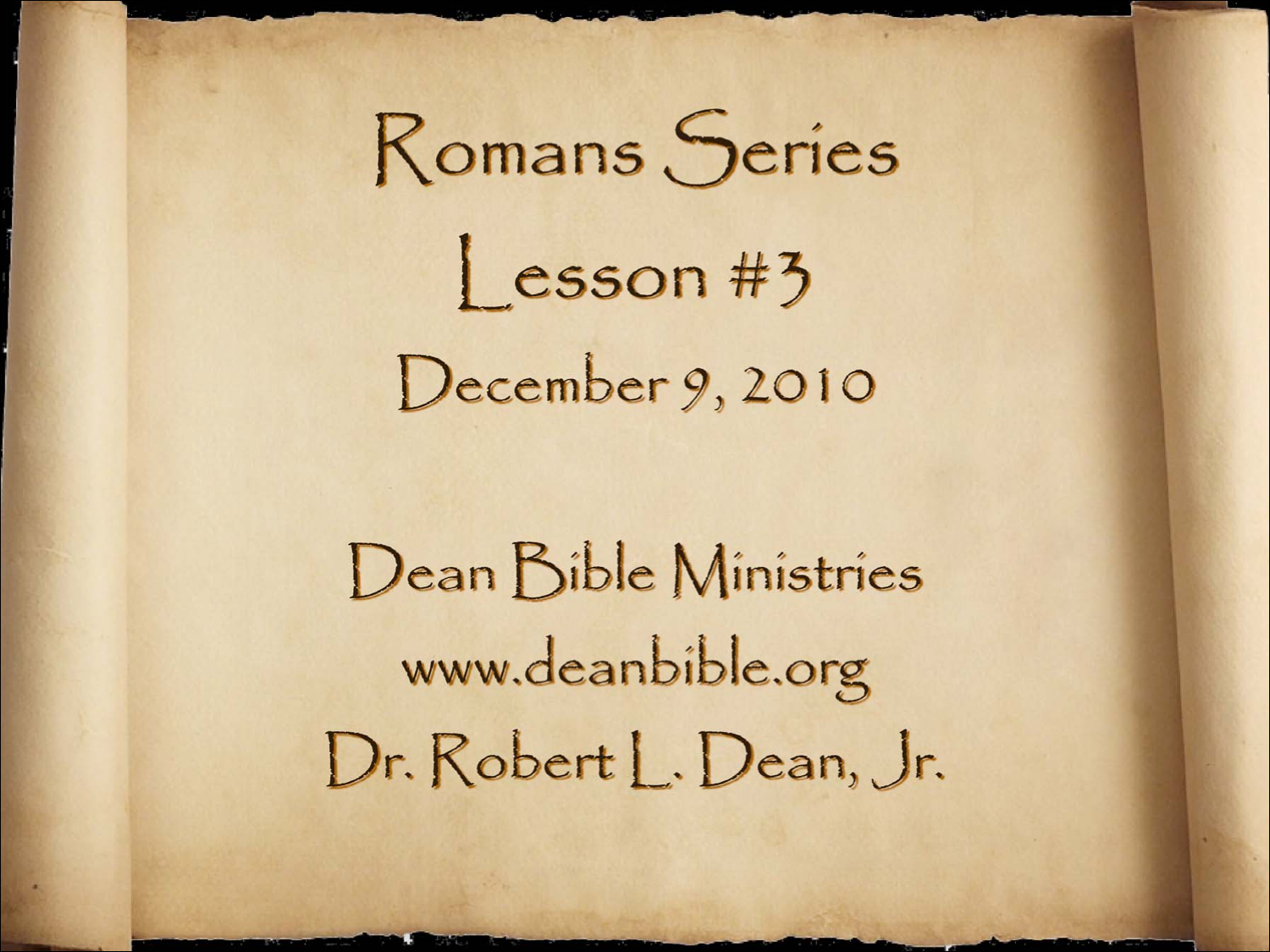## **Rom. 1:1, "Paul, a bondservant of Jesus Christ, called to be an apostle, separated to the gospel of God**

**Rom. 1:2, "which He promised before through His prophets in the Holy Scriptures,** 

**Rom. 1:3, "concerning His Son Jesus Christ our Lord, who was born of the seed of David according to the flesh,** 

**Rom. 1:4, "and declared to be the Son of God with power according to the Spirit of holiness, by the resurrection from the dead."**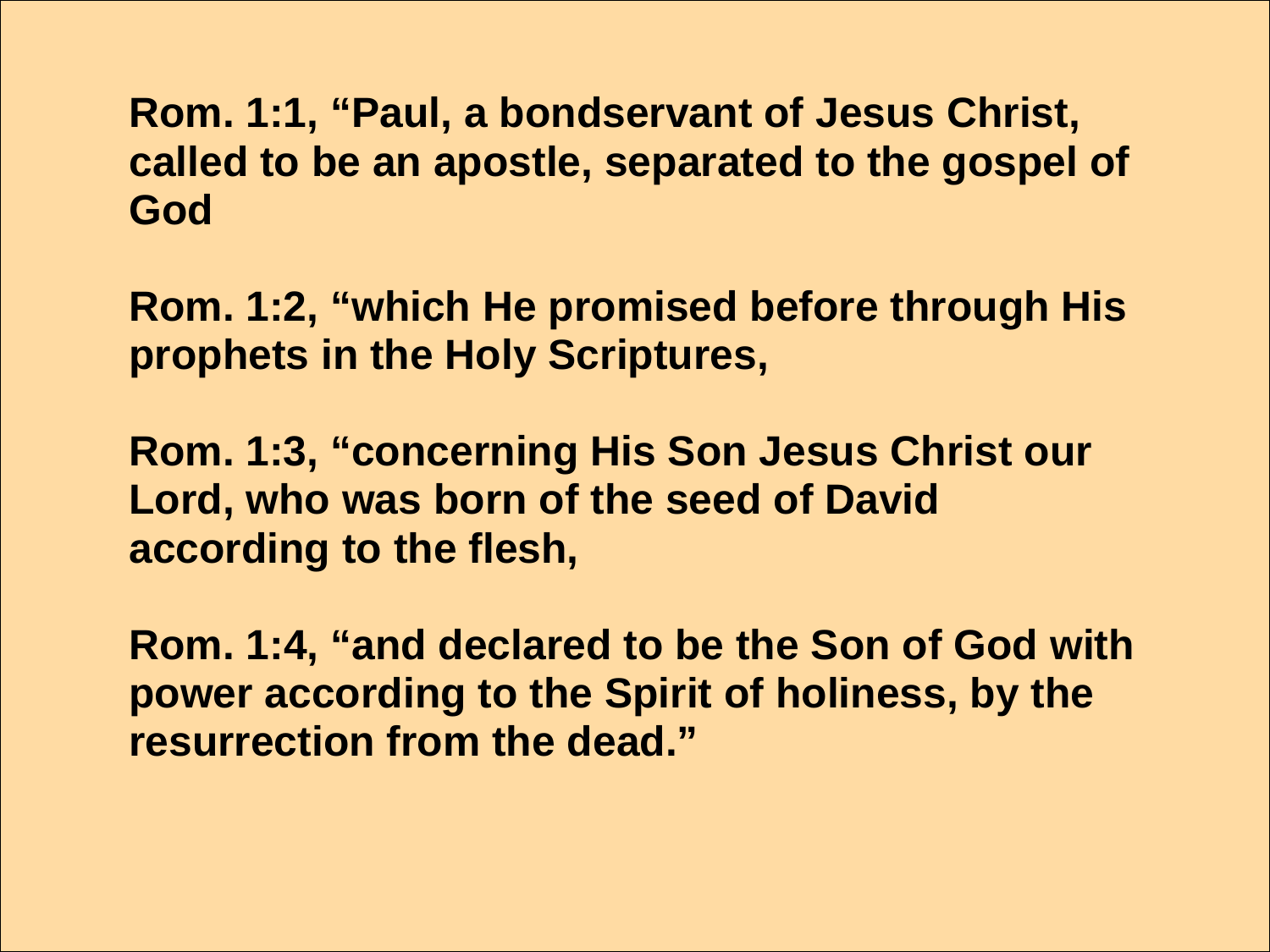Rom. 1:1, "Paul, a bondservant of Jesus Christ, **called to be an apostle, separated to the gospel of God]**

**Rom. 1:2, "which He promised before through His prophets in the Holy Scriptures,** 

**Rom. 1:3, "concerning His Son Jesus Christ our Lord, who was born of the seed of David according to the flesh,** 

**Rom. 1:4, "and declared to be the Son of God with power according to the Spirit of holiness, by the resurrection from the dead."]**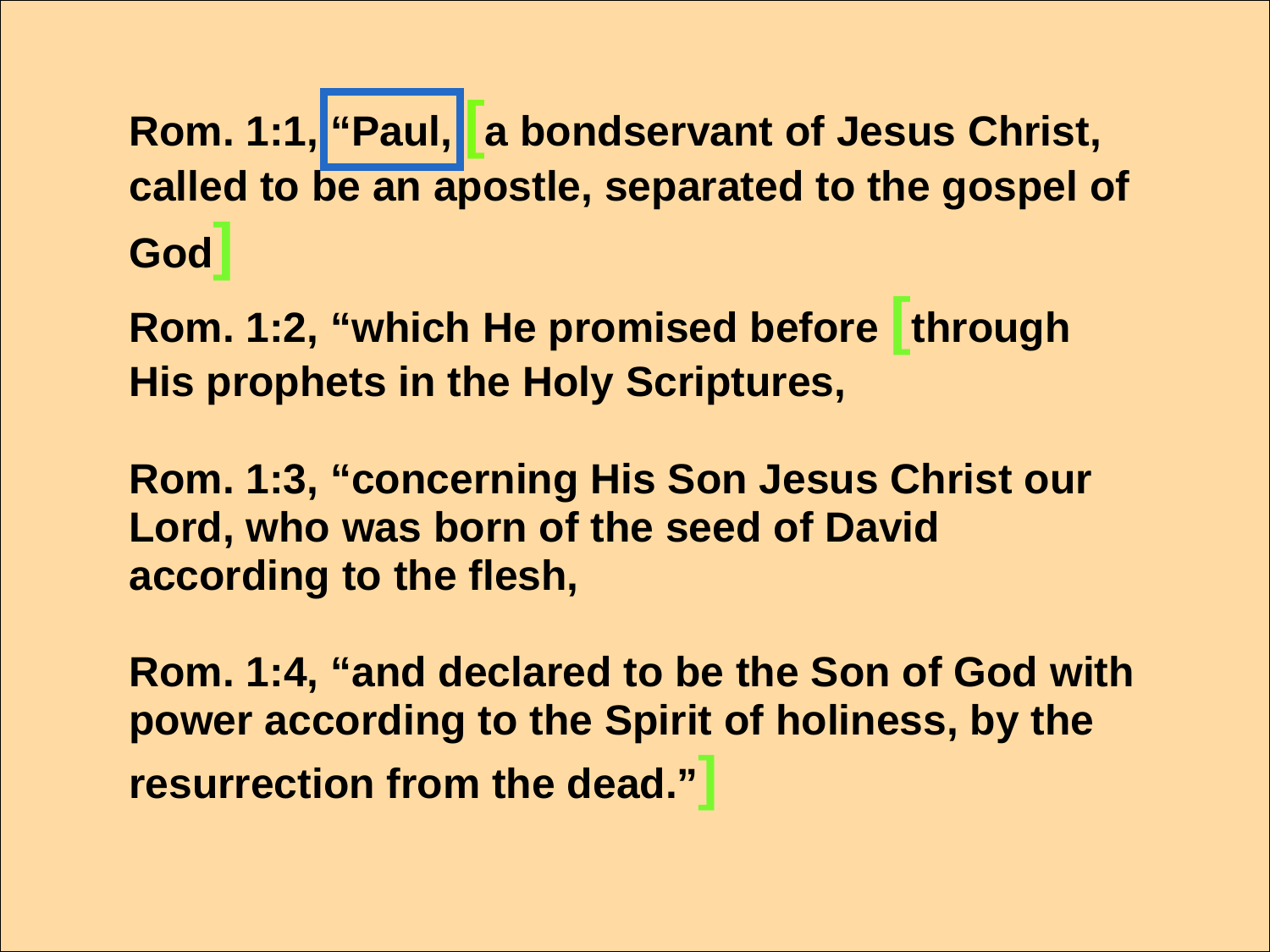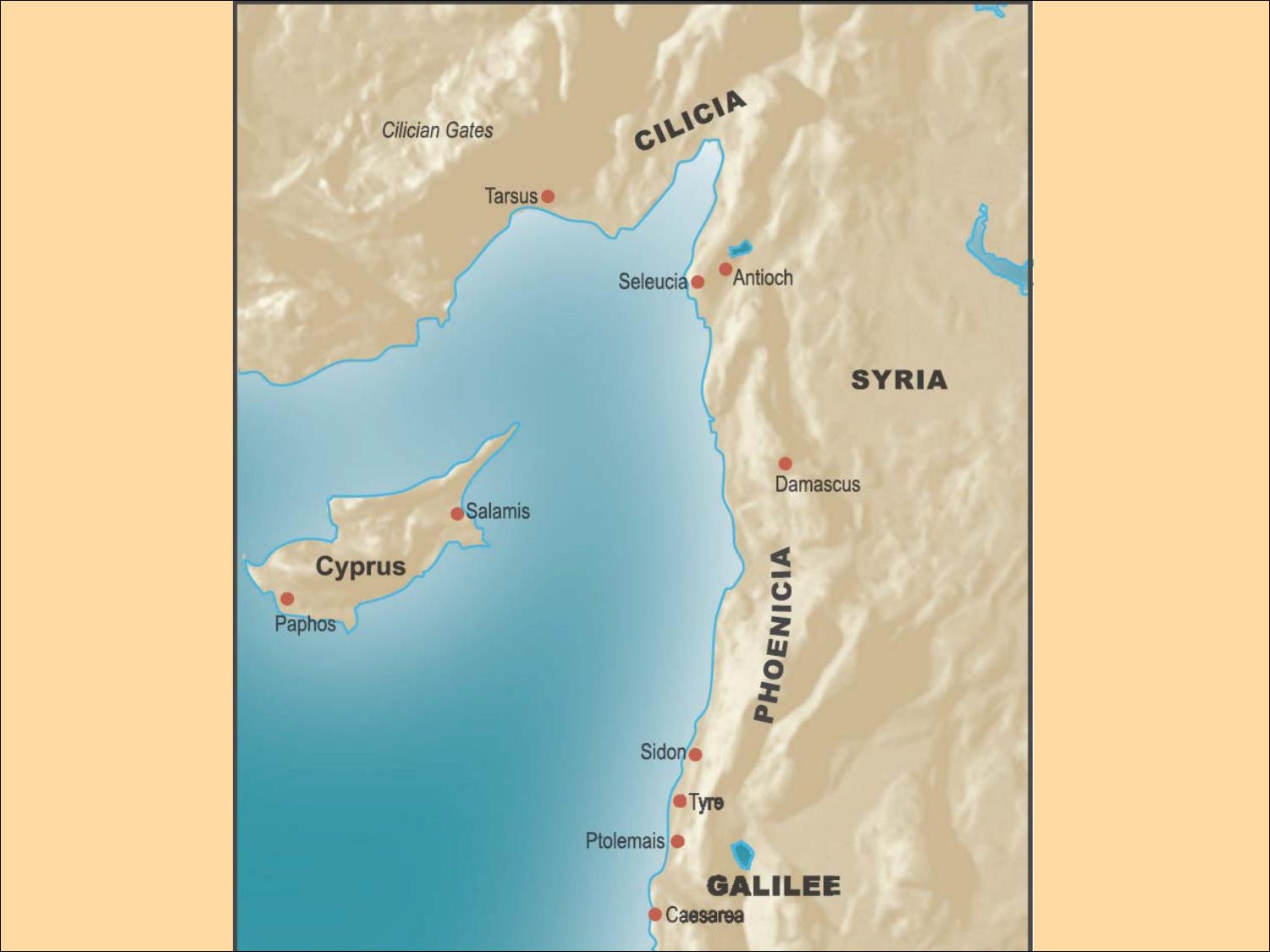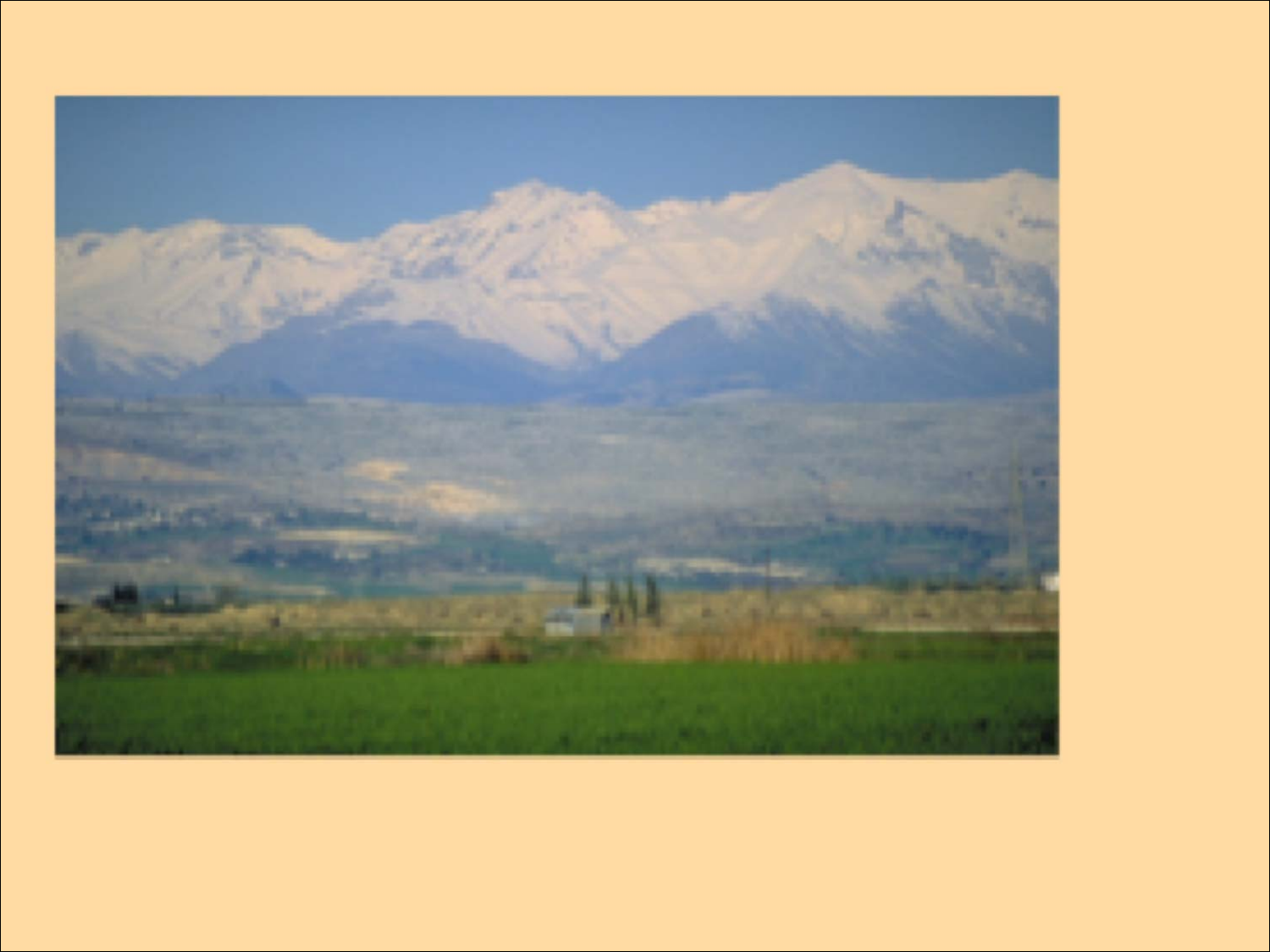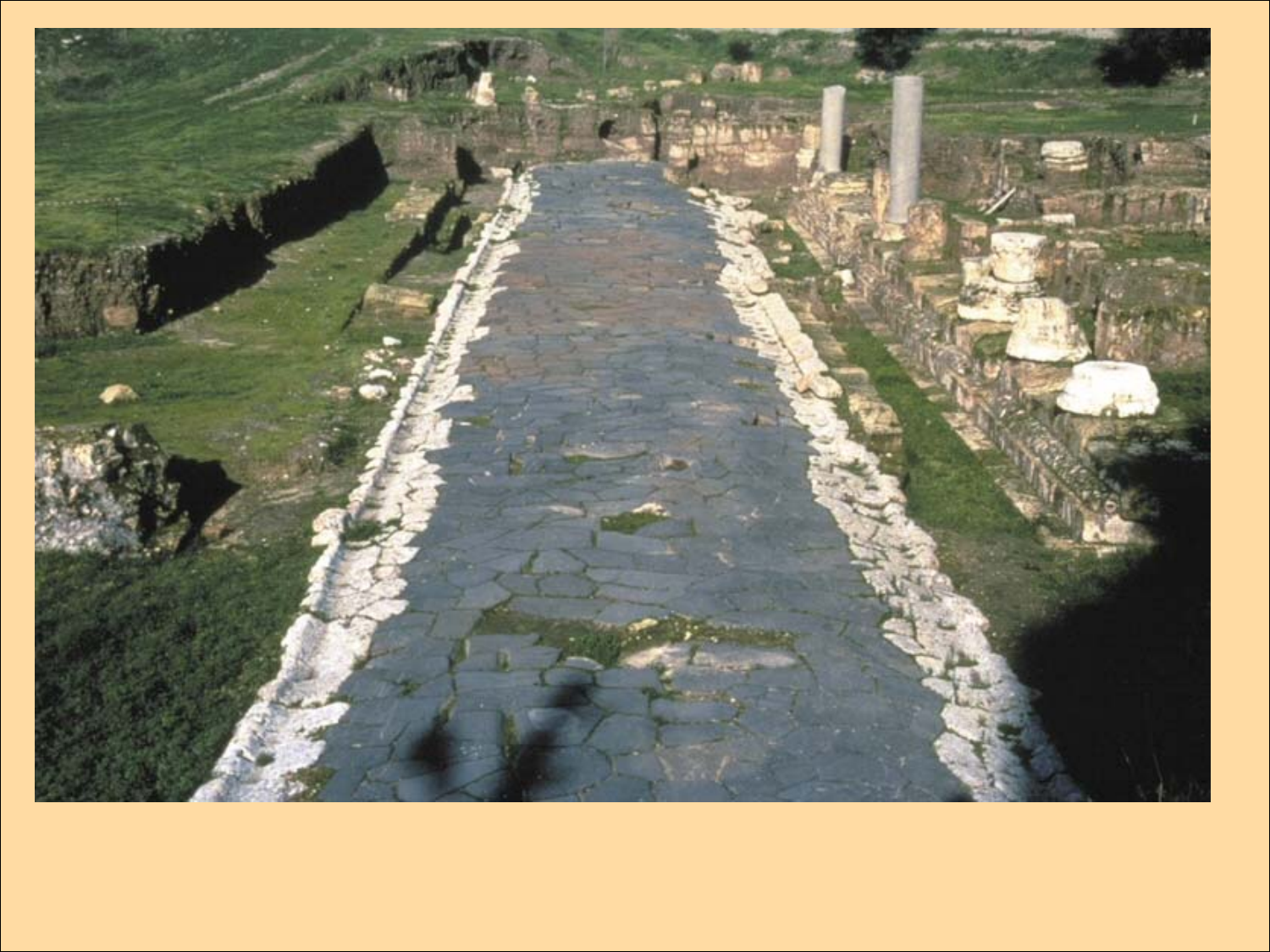**Rom. 1:1, "Paul, [a bondservant of Jesus Christ, called to be an apostle, separated to the gospel of God] 1**  $2$  $\sqrt{2}$   $\sqrt{2}$   $\sqrt{2}$   $\sqrt{2}$   $\sqrt{2}$   $\sqrt{2}$   $\sqrt{2}$   $\sqrt{2}$   $\sqrt{2}$   $\sqrt{2}$   $\sqrt{2}$   $\sqrt{2}$   $\sqrt{2}$   $\sqrt{2}$   $\sqrt{2}$   $\sqrt{2}$   $\sqrt{2}$   $\sqrt{2}$   $\sqrt{2}$   $\sqrt{2}$   $\sqrt{2}$   $\sqrt{2}$   $\sqrt{2}$   $\sqrt{2}$   $\sqrt{2}$   $\sqrt{2}$   $\sqrt{2}$ 

**Rom. 1:2, "which He promised before through His prophets in the Holy Scriptures,** 

**Rom. 1:3, ["concerning His Son Jesus Christ our Lord, who was born of the seed of David according to the flesh,** 

**Rom. 1:4, "and [who was] declared to be the Son of God with power according to the Spirit of holiness, by the resurrection from the dead."]**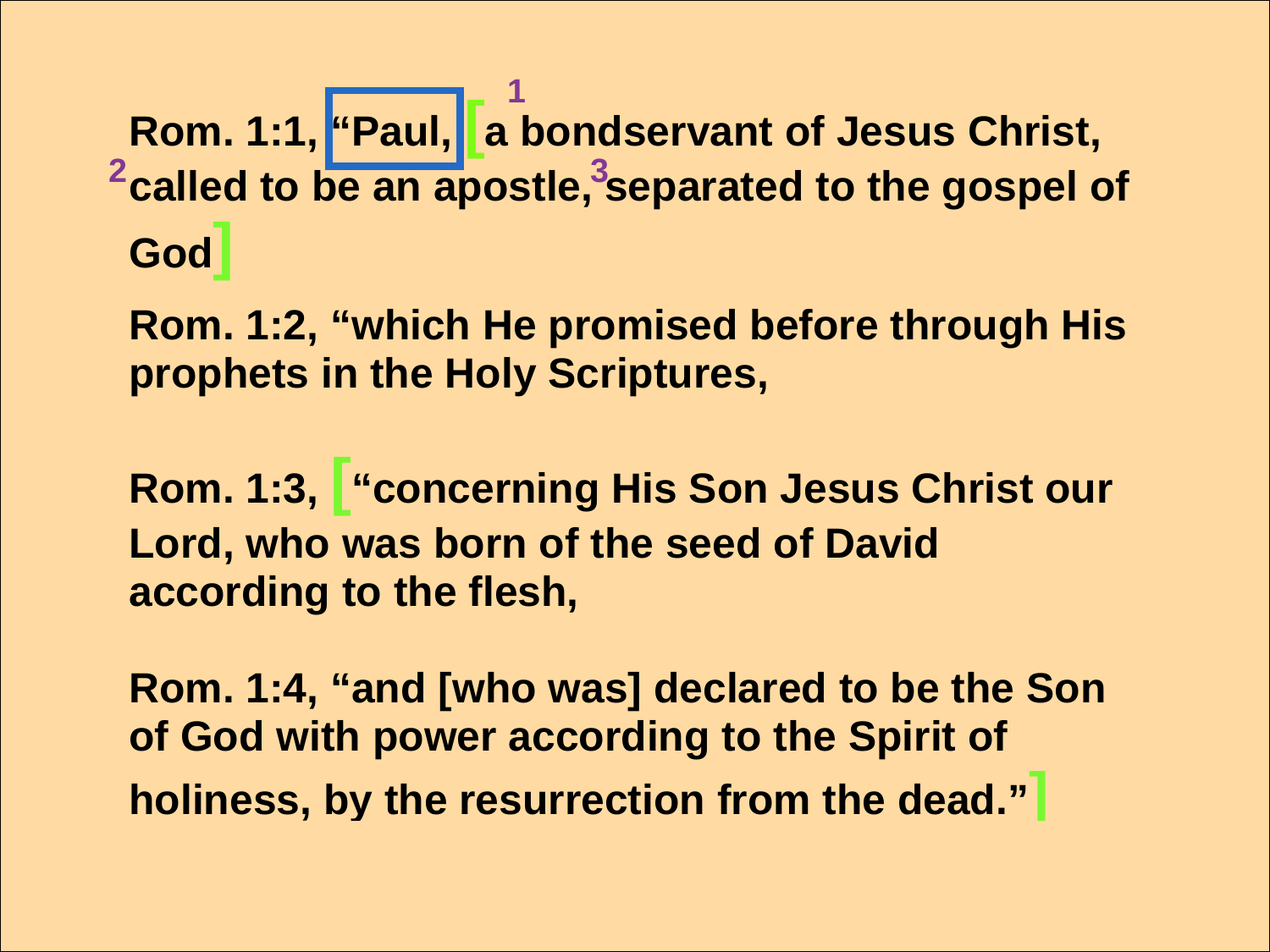**Rom. 1:1, "Paul, [a bondservant of Jesus Christ, called to be an apostle, separated to the gospel of God"] 1**  $2$  $\sqrt{3}$   $\sqrt{2}$   $\sqrt{4}$   $\sqrt{2}$ 

 **\*\*Paul emphasizes his mission: apostle**

 **and his message: the Gospel**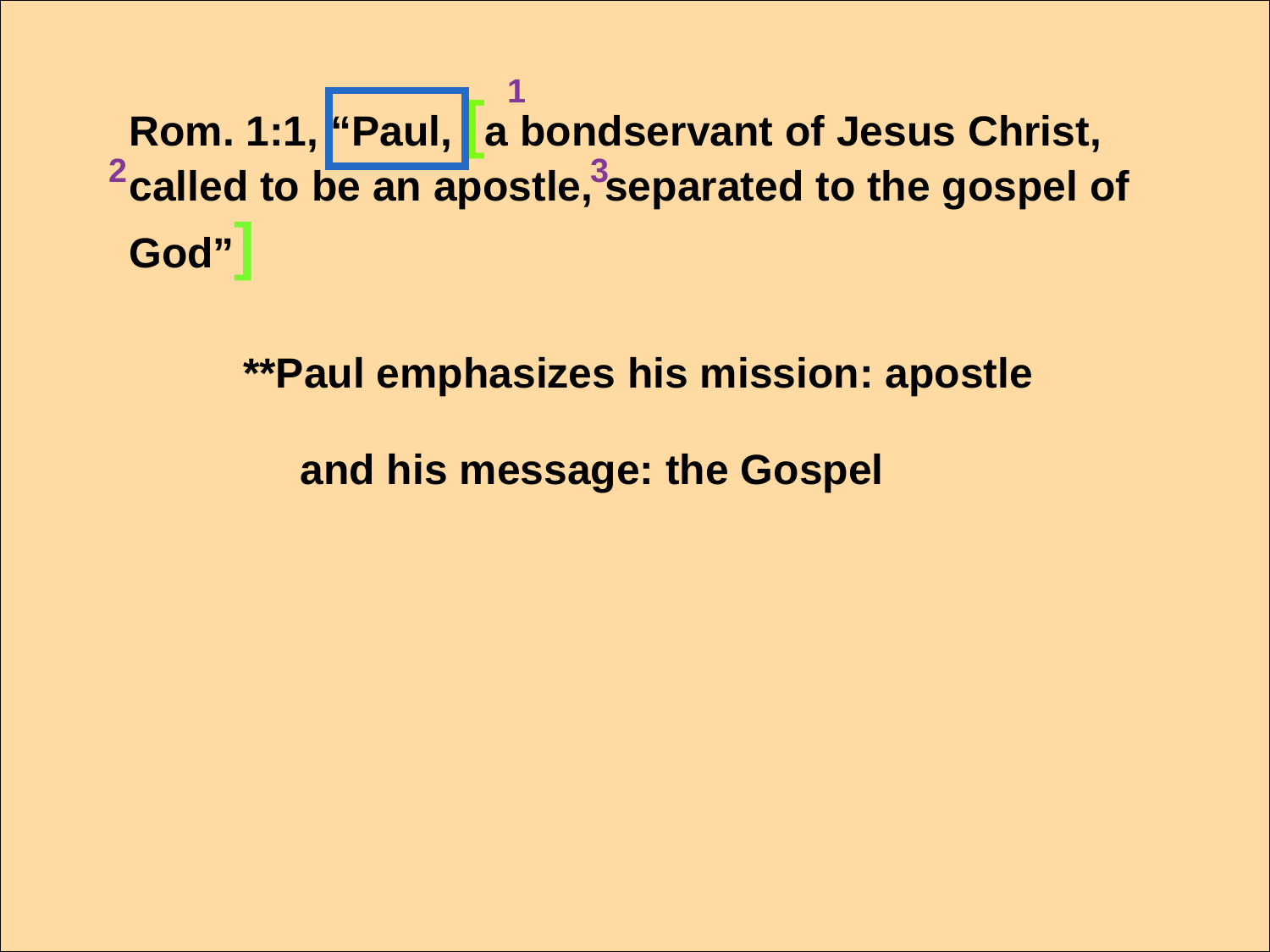Rom. 1:1, "Paul, a bondservant of Jesus Christ, God"

δούλος, doulos "servant or slave" is rooted in the OT use of יְצְבֵר־יְהוָה (ebed yhwh, servant of the Lord)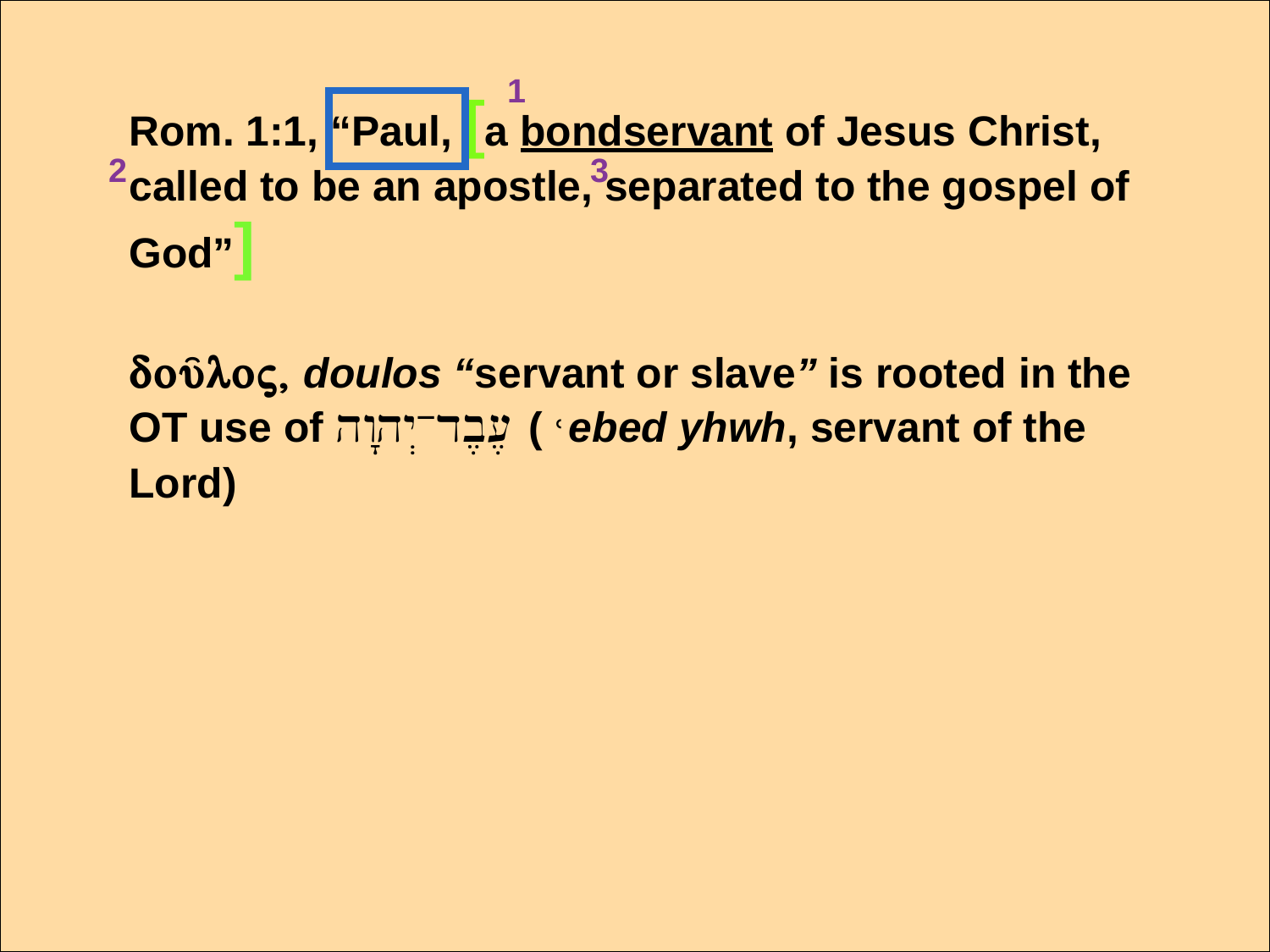**Rom. 1:1, "Paul, [a bondservant of Jesus Christ, called to be an apostle, separated to the gospel of God"] 1**  $2$  $\sqrt{2}$   $\sqrt{2}$   $\sqrt{2}$   $\sqrt{2}$   $\sqrt{2}$   $\sqrt{2}$   $\sqrt{2}$   $\sqrt{2}$   $\sqrt{2}$   $\sqrt{2}$   $\sqrt{2}$   $\sqrt{2}$   $\sqrt{2}$   $\sqrt{2}$   $\sqrt{2}$   $\sqrt{2}$   $\sqrt{2}$   $\sqrt{2}$   $\sqrt{2}$   $\sqrt{2}$   $\sqrt{2}$   $\sqrt{2}$   $\sqrt{2}$   $\sqrt{2}$   $\sqrt{2}$   $\sqrt{2}$   $\sqrt{2}$ 

**douvloß,** *doulos "***servant or slave***"* **is rooted in the OT use of** h D wh y\_d R bR o **(***ebed yhwh***, servant of the Lord)**

**Rom. 6:19, "I speak in human terms because of the weakness of your flesh. For just as you presented your members as slaves of uncleanness, and of lawlessness leading to more lawlessness, so now present your members as slaves of righteousness for holiness."**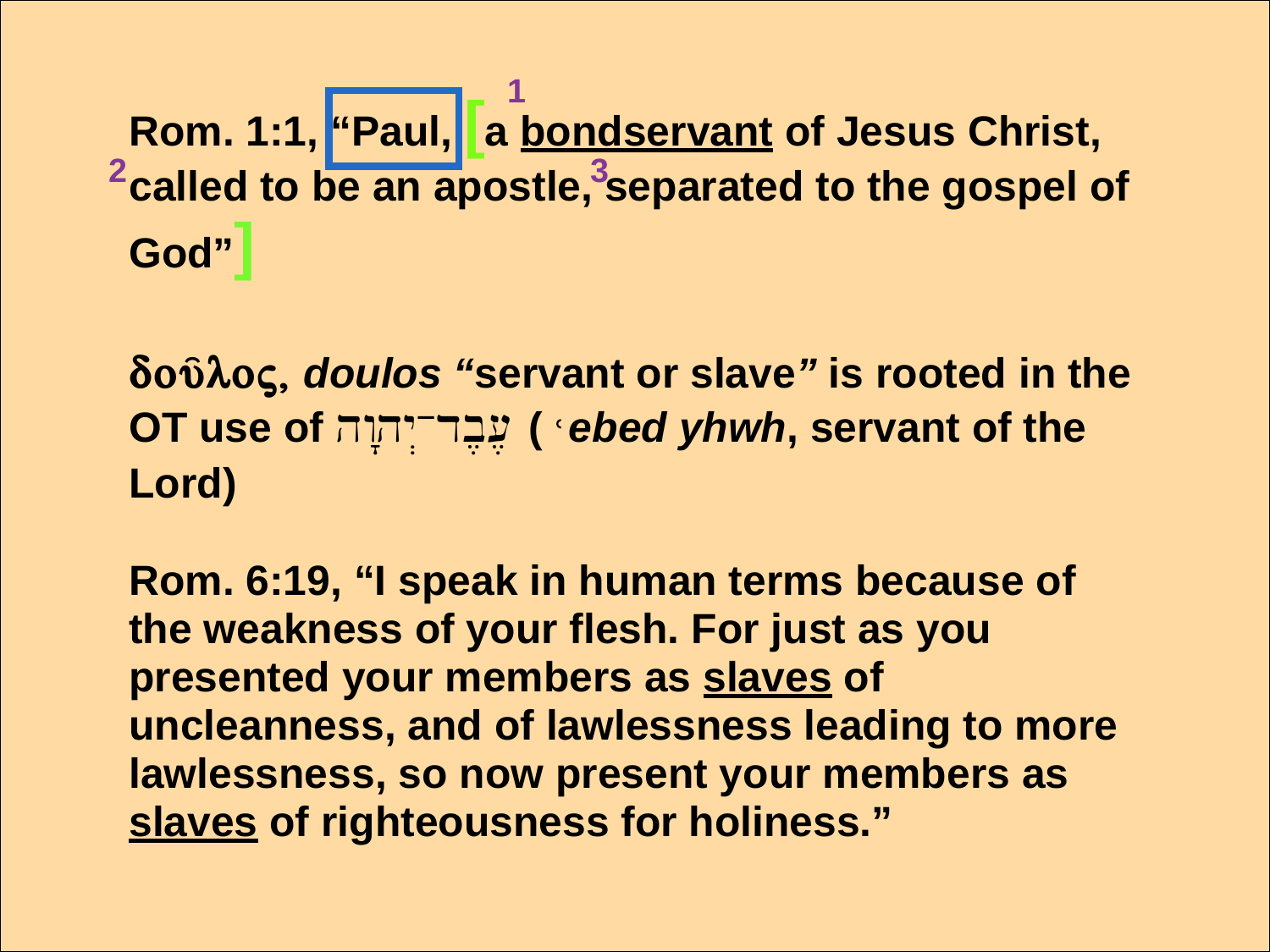**Rom. 1:1, "Paul, [a bondservant of Jesus Christ, called to be an apostle, separated to the gospel of God"] 1**  $2$  $\sqrt{2}$   $\sqrt{2}$   $\sqrt{2}$   $\sqrt{2}$   $\sqrt{2}$   $\sqrt{2}$   $\sqrt{2}$   $\sqrt{2}$   $\sqrt{2}$   $\sqrt{2}$   $\sqrt{2}$   $\sqrt{2}$   $\sqrt{2}$   $\sqrt{2}$   $\sqrt{2}$   $\sqrt{2}$   $\sqrt{2}$   $\sqrt{2}$   $\sqrt{2}$   $\sqrt{2}$   $\sqrt{2}$   $\sqrt{2}$   $\sqrt{2}$   $\sqrt{2}$   $\sqrt{2}$   $\sqrt{2}$   $\sqrt{2}$ 

**a Ópo /stoloß,** *apostolos*

**A man in the New Testament officially commissioned by an authorizing agent and given the authority to perform a task.**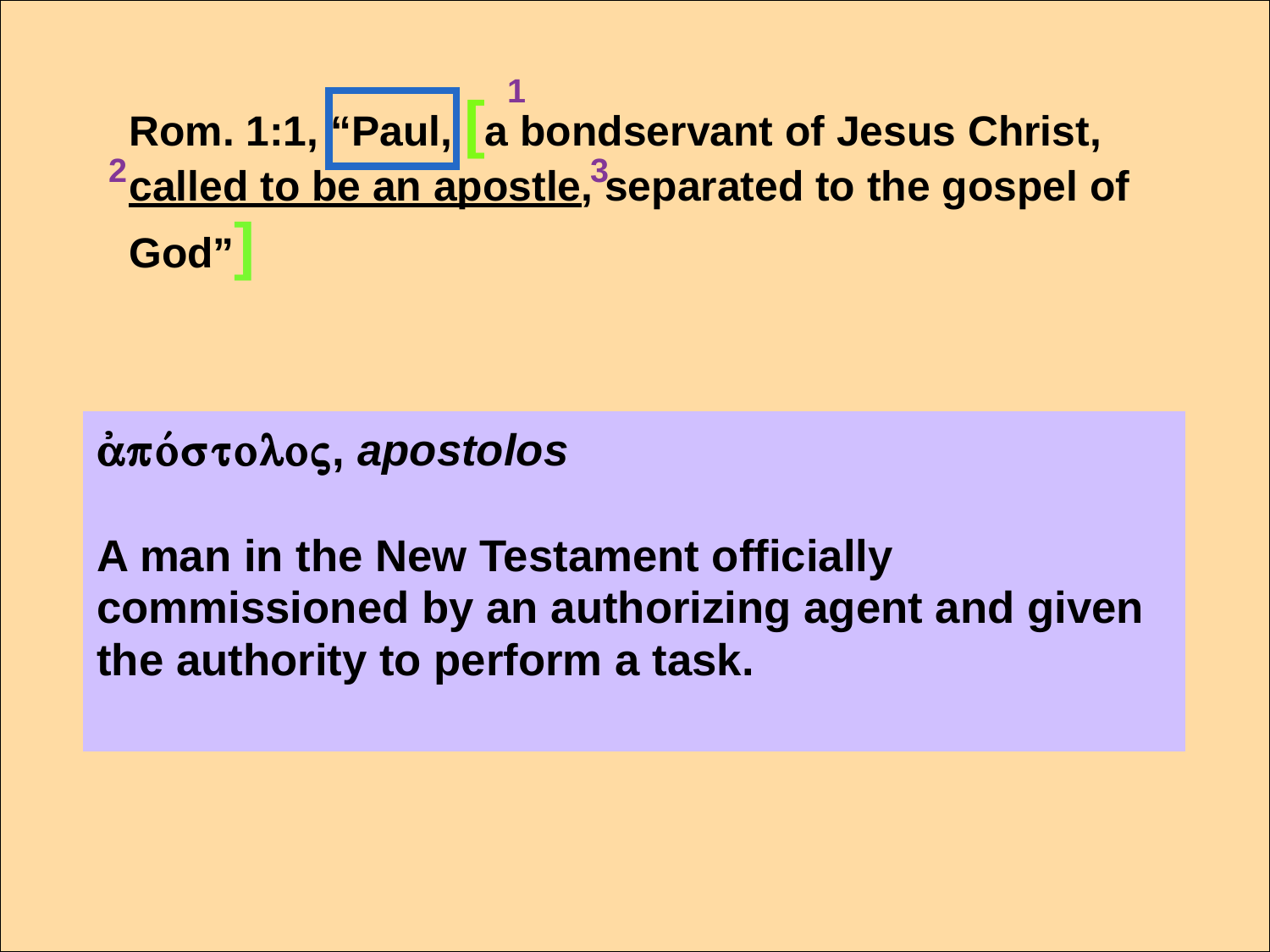#### **Rom. 1:1, "Paul, [a bondservant of Jesus Christ, called to be an apostle, separated to the gospel of God"] 1**  $2$  $\sqrt{2}$   $\sqrt{2}$   $\sqrt{2}$   $\sqrt{2}$   $\sqrt{2}$   $\sqrt{2}$   $\sqrt{2}$   $\sqrt{2}$   $\sqrt{2}$   $\sqrt{2}$   $\sqrt{2}$   $\sqrt{2}$   $\sqrt{2}$   $\sqrt{2}$   $\sqrt{2}$   $\sqrt{2}$   $\sqrt{2}$   $\sqrt{2}$   $\sqrt{2}$   $\sqrt{2}$   $\sqrt{2}$   $\sqrt{2}$   $\sqrt{2}$   $\sqrt{2}$   $\sqrt{2}$   $\sqrt{2}$   $\sqrt{2}$

| <b>Commissioning agent</b> | <b>Mission</b> | <b>Spiritual gift</b> |
|----------------------------|----------------|-----------------------|
| 1. Christ                  | to Israel      | <b>No</b>             |
| 2. Christ                  | to the world   | <b>Yes</b>            |
| 3. Local church            | to the world   | <b>No</b>             |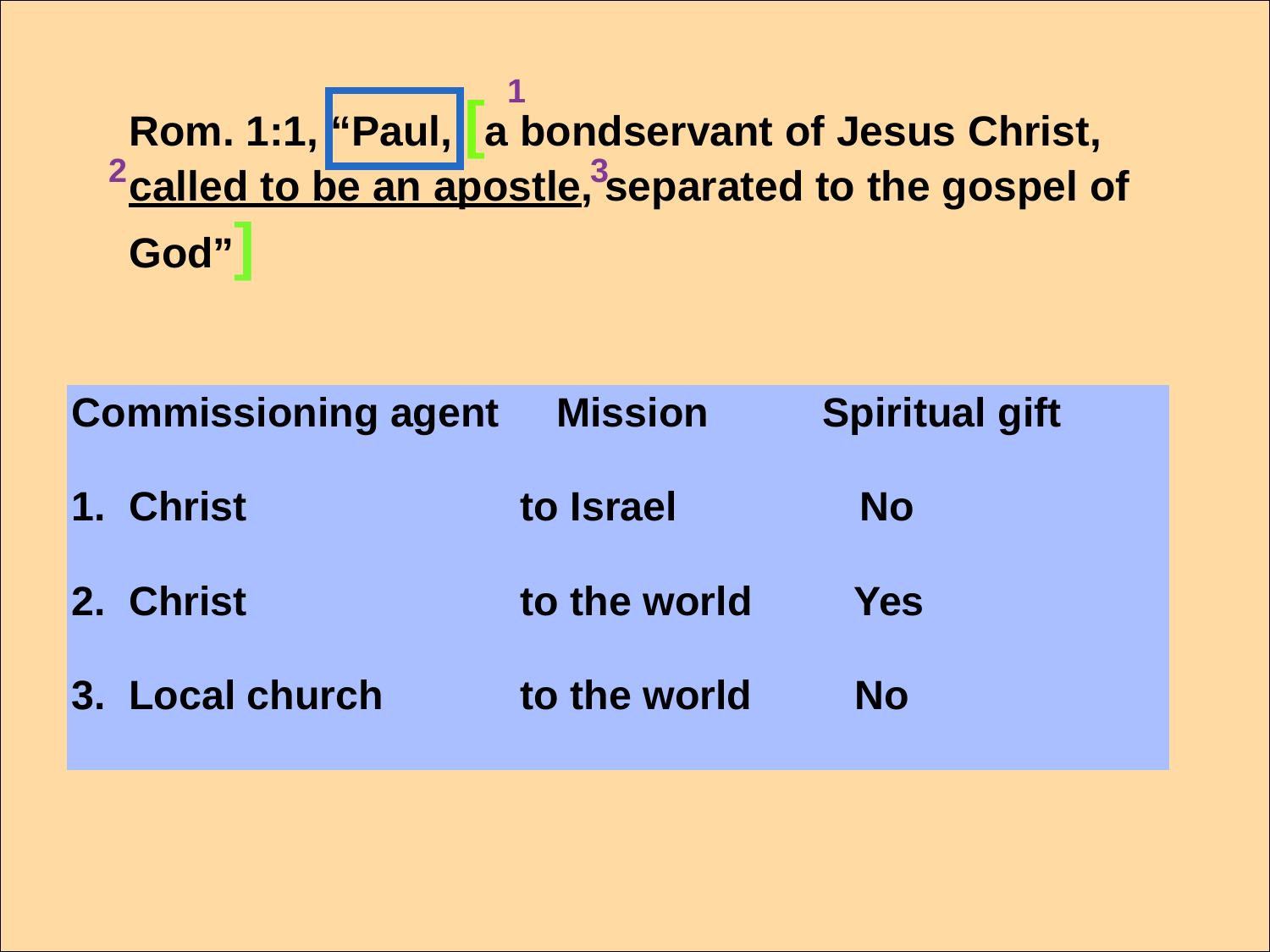- **a. Gifted by the Holy Spirit (1 Cor. 12:8–11)**
- **b. An eyewitness of the resurrection or have seen the resurrected Christ (1 Cor. 15:8–9; Acts 1:22)**
- **c. Endued with miraculous powers (Acts 5:15; 16:16–18; 19:11–12; 2 Cor. 12:12)**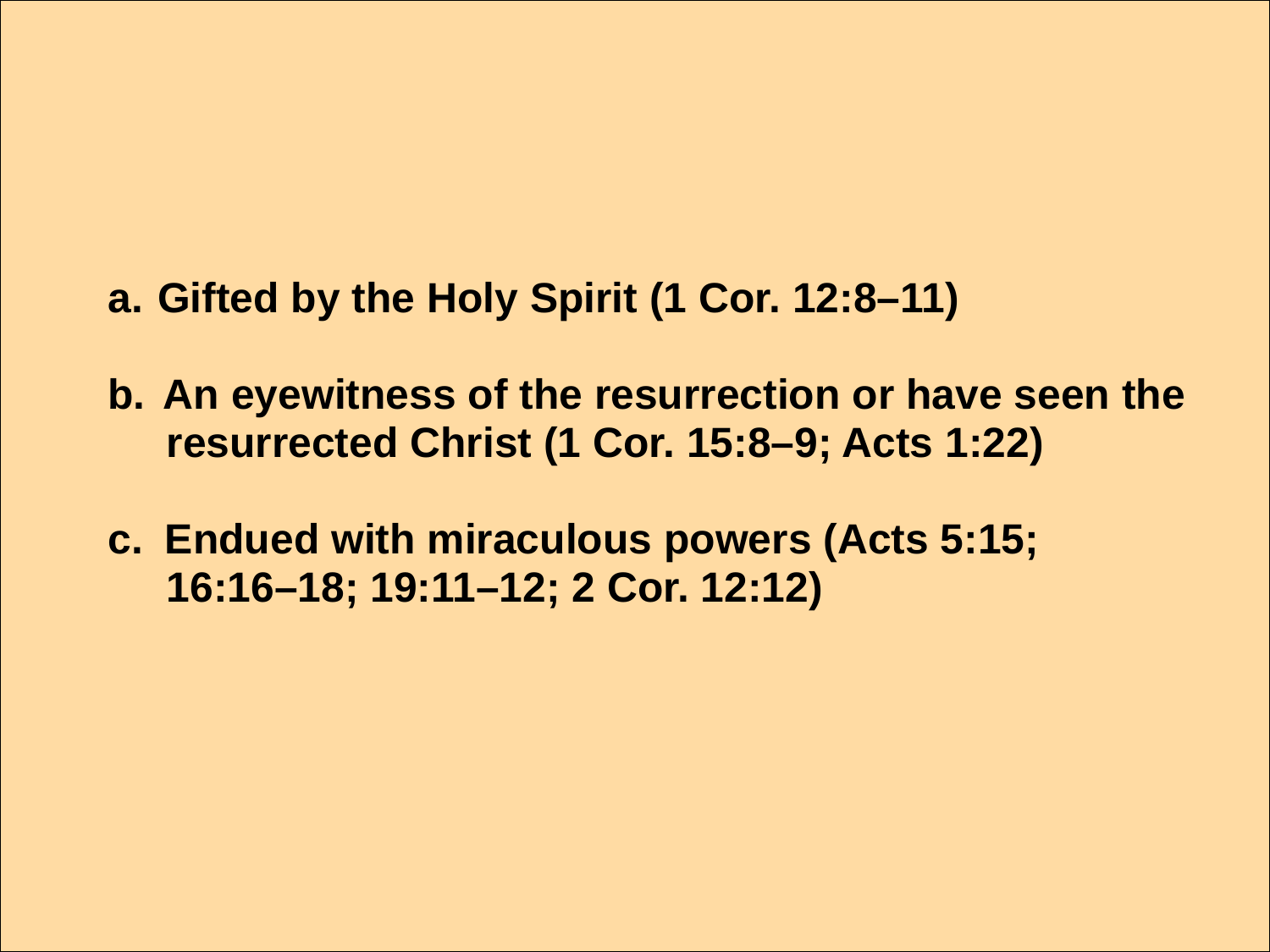# Rom. 1:1, "Paul, a bondservant of Jesus Christ, God"

### άφορίζω (*aphoriz* $\bar{o}$ ), "separate, set apart, appoint"

The focus is Paul is set apart, separated, different or distinct-he is detached from the world and joined or united to the Gospel.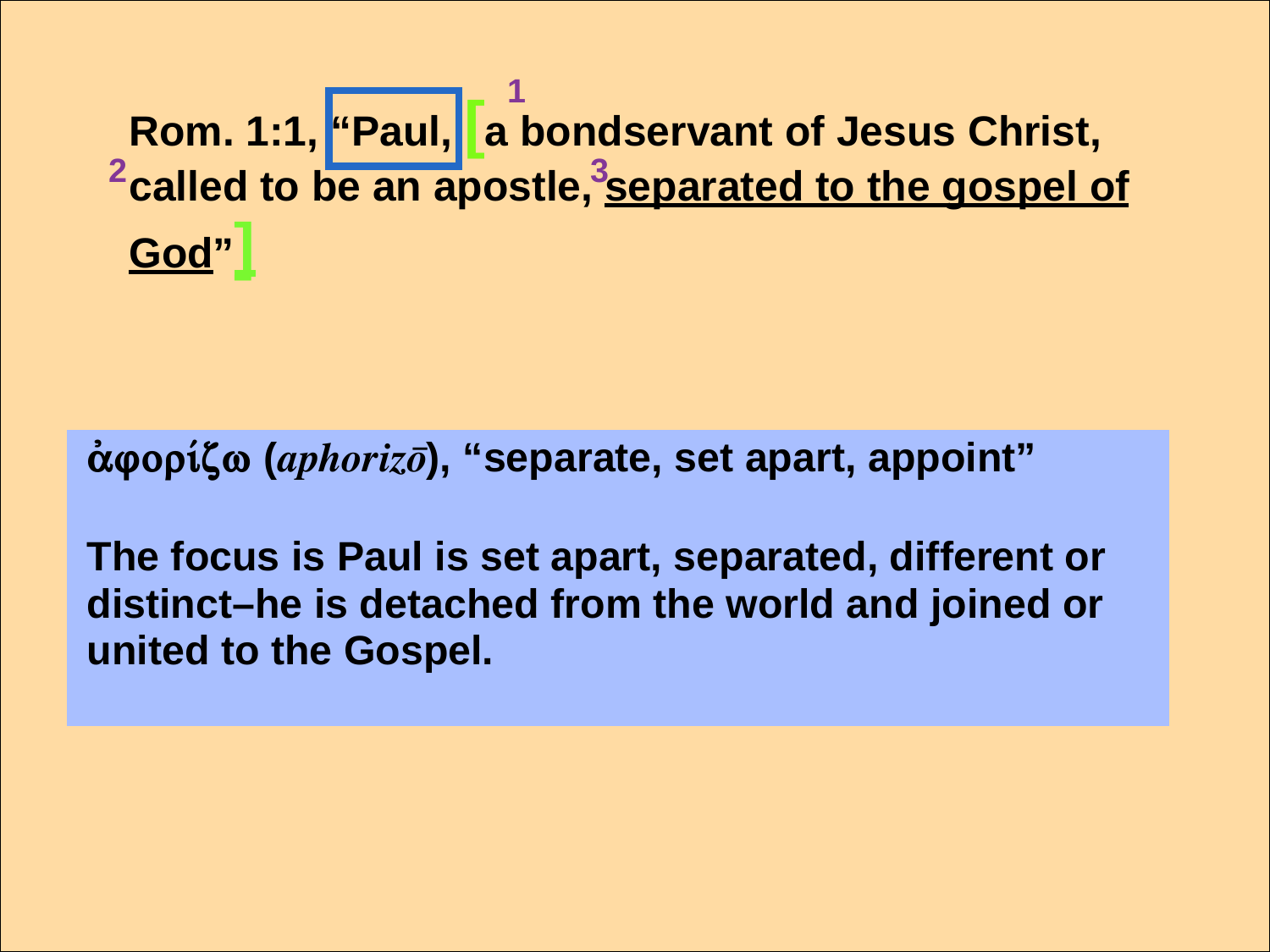#### **Rom. 1:1, "Paul, [a bondservant of Jesus Christ, called to be an apostle, separated to the gospel of God] 1**  $2$  $\sqrt{2}$   $\sqrt{2}$   $\sqrt{2}$   $\sqrt{2}$   $\sqrt{2}$   $\sqrt{2}$   $\sqrt{2}$   $\sqrt{2}$   $\sqrt{2}$   $\sqrt{2}$   $\sqrt{2}$   $\sqrt{2}$   $\sqrt{2}$   $\sqrt{2}$   $\sqrt{2}$   $\sqrt{2}$   $\sqrt{2}$   $\sqrt{2}$   $\sqrt{2}$   $\sqrt{2}$   $\sqrt{2}$   $\sqrt{2}$   $\sqrt{2}$   $\sqrt{2}$   $\sqrt{2}$   $\sqrt{2}$   $\sqrt{2}$

**Rom. 1:2, "which He promised before through His prophets in the Holy Scriptures,** 

Rom. 1:3, *L*"concerning His Son Jesus Christ our **Lord, who was born of the seed of David according to the flesh,** 

**Rom. 1:4, "and [who was] declared to be the Son of God with power according to the Spirit of holiness, by the resurrection from the dead."] 2**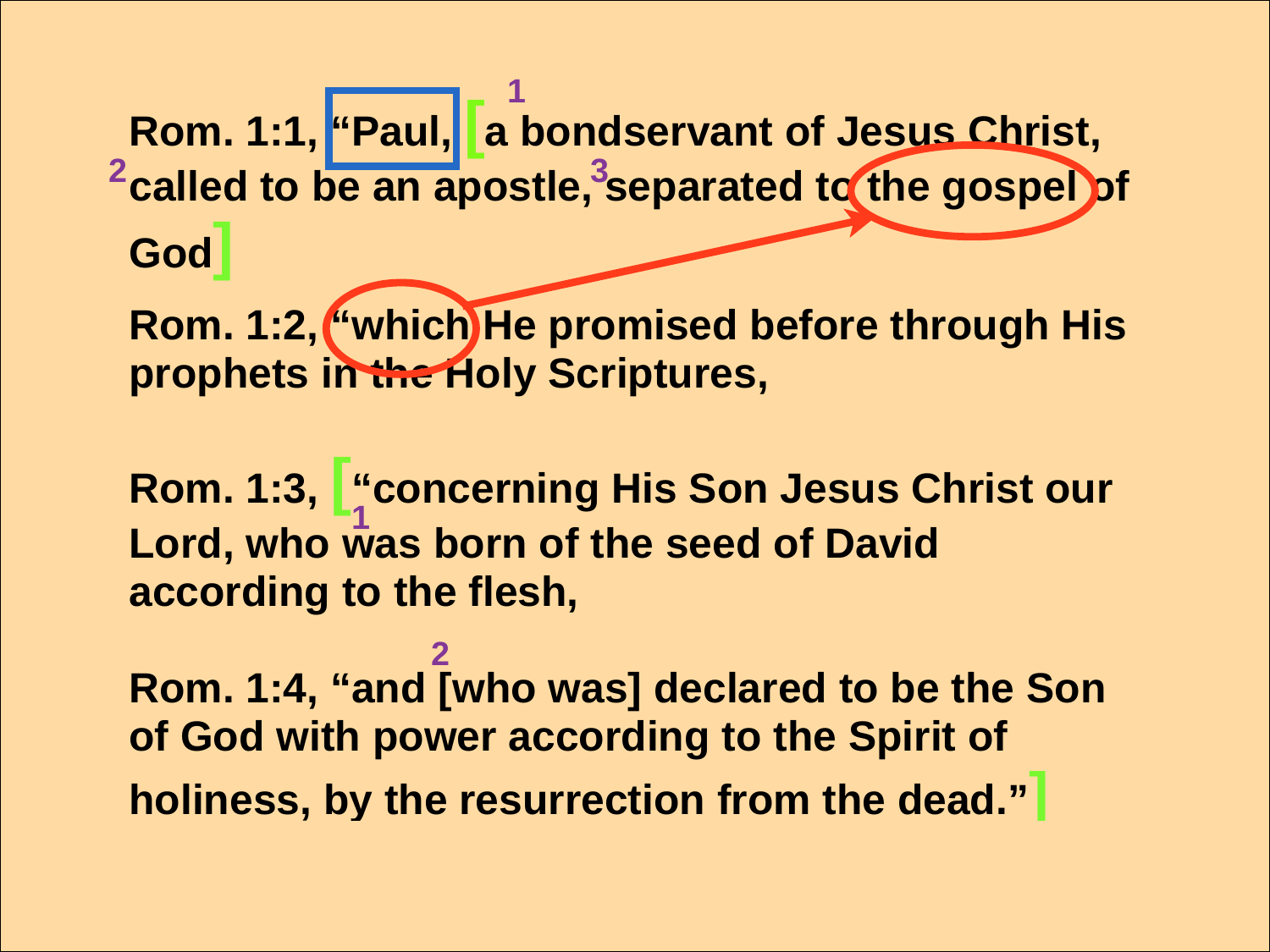**Luke 24:44, "Then He said to them, 'These are the words which I spoke to you while I was still with you, that all things must be fulfilled which were written in the Law of Moses and the Prophets and the Psalms concerning Me.'**

**Luke 24:45, "And He opened their understanding, that they might comprehend the Scriptures.** 

**Luke 24:46, "Then He said to them, 'Thus it is written, and thus it was necessary for the Christ to suffer and to rise from the dead the third day,' "**